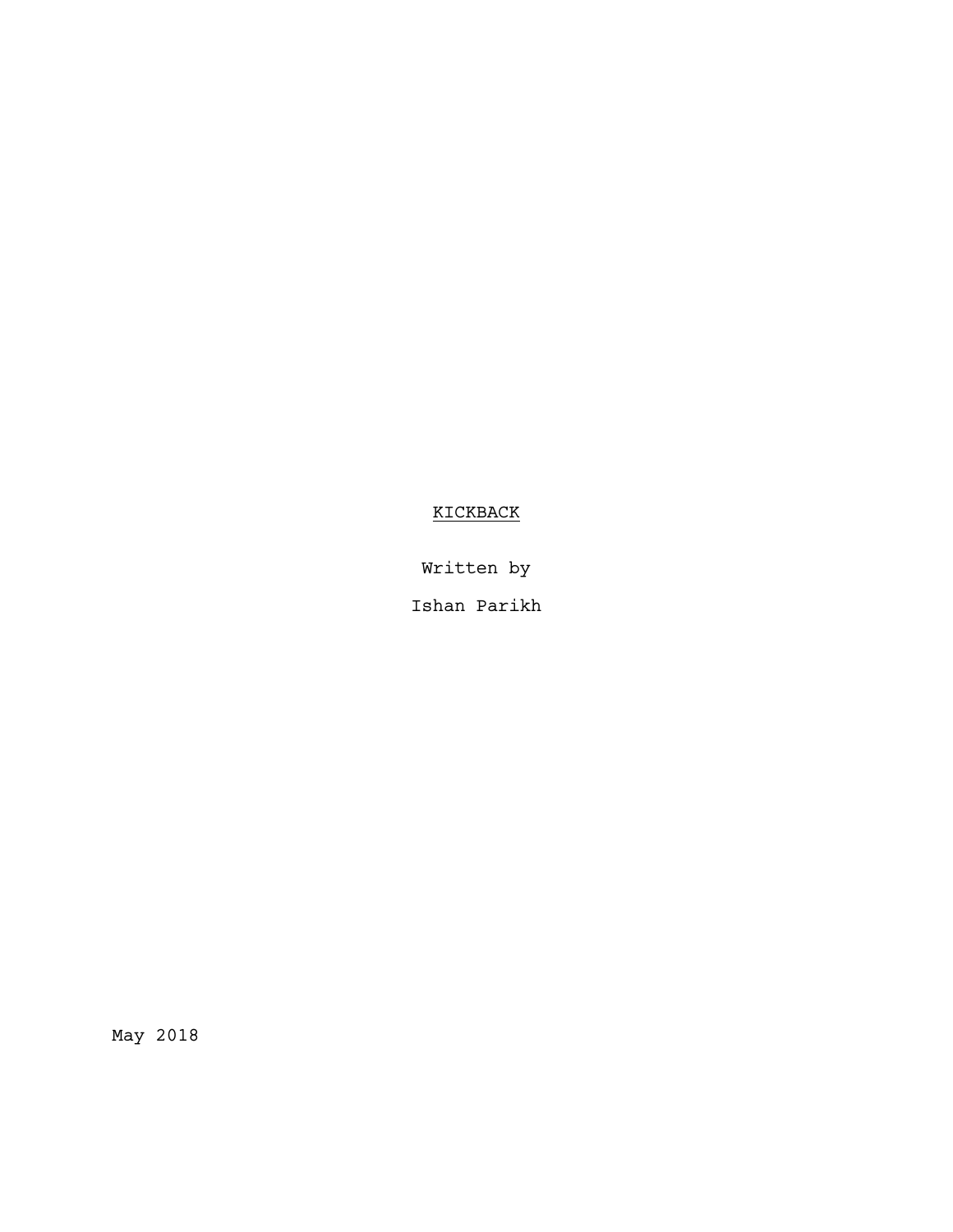#### KICKBACK

#### 1 EXT. BACKYARD GRASS LAWN - DAY 1

CLOSE ON: AN INCENSE STICK. Lit. Smoke RISING. CUT TO:

JAY lays on the grass. We're TIGHT ON the side of his face. Headphones plugged in his ears. He's gently jamming to a beat... A TUNE.

We CUT ALL OVER the yard. Find a TORN DOWN "Congratulations" sign... a "Class of 2018" banner... Empty mason jars...

Jay walks over to the yard table. SEES a PARTY SIGN BOOK. He takes it, flips through it. Glimpses all the memos and signatures.

WIDE SHOT: Jay stands in his backyard holding the sign book.

2 EXT. DOWNTOWN KC - DAY 2

JAY walks through the empty streets of downtown. MURALS. BIG BUILDINGS. SMALL SHOPS.

SUPER TITLE:

### **K I C K B A C K**

And we get MORE SHOTS of Jay WALKING DOWNTOWN. Strutting along. Minding his own business.

3 EXT. DOCKSIDE - PARK - MORNING 3

JAY sits on a dock. Eats a bowl of cereal. His phone rings. He answers.

> (MORE) JAY Hello? (a beat,) Hey, what's up Hannah? (then,) No. It's all good. What's up? (a long beat; then,) Okay... like... you need this today or..? (then,) Oh. Okay. Alright... yeah, no I work later today but...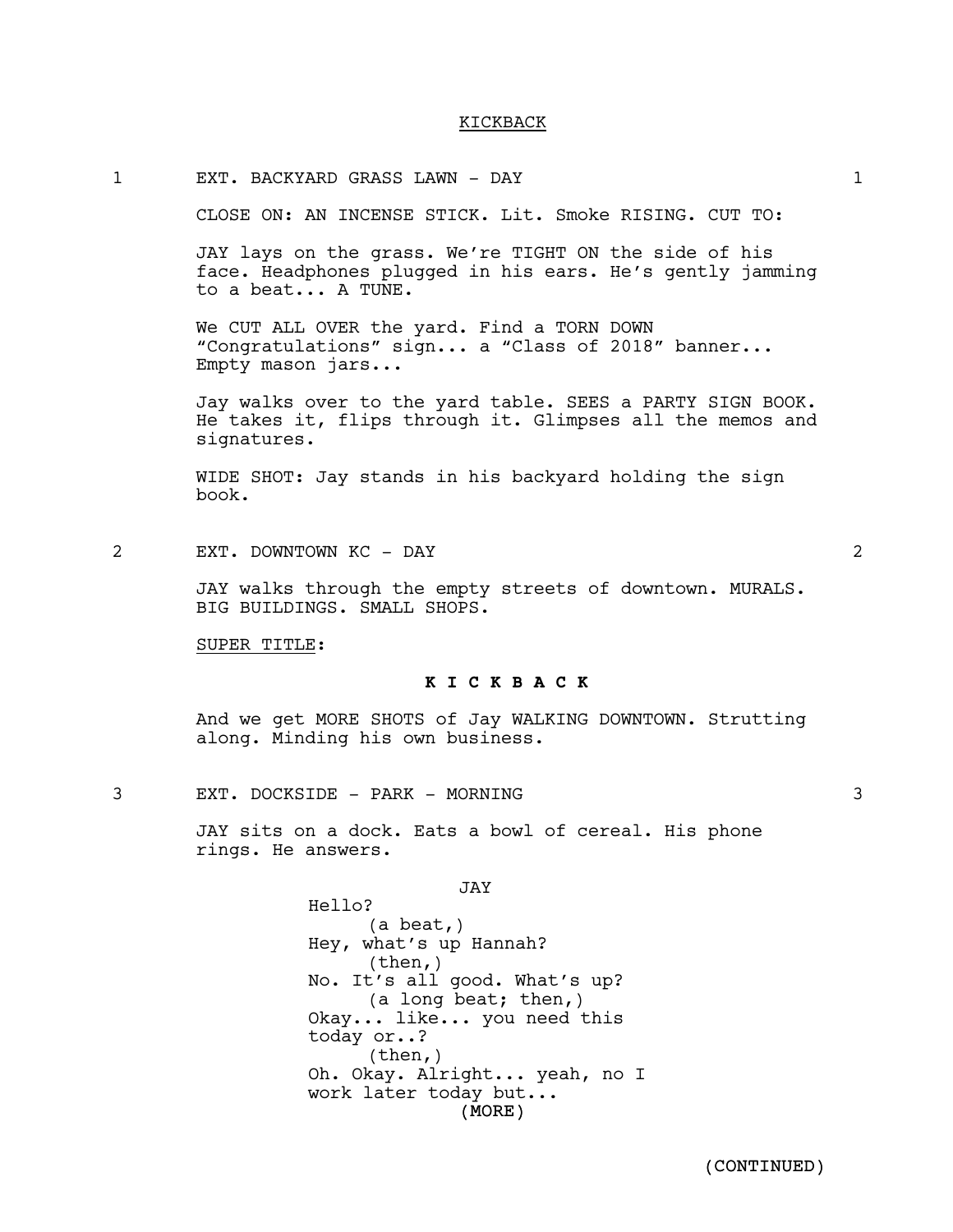KICKBACK Draft 1 (5/25/18) 2.

3 CONTINUED: 3

# JAY (CONT'D)

maybe like tomorrow or... Sunday if you're free. (then,) Yeah. Sunday... Okay. Cool. Yeah. Alright.

Jay hangs up. Goes back to eating his cereal. The sun GLOWS behind him. We PAN OVER to...

AN INCENSE STICK planted on the dock. Smoke ARISING from it.

4 EXT. COURTYARD - NELSON ATKINS MUSEUM - DAY 4

JAY and HANNAH sit in the courtyard. The Big Birdie resides in the b.g. behind them.

JAY

So we talking like just people sitting around or like... effed up and dancing --

### HANNAH

No no no no -- no. Just chilling. It's... I'm calling this a kickback. People come over and just take it easy.

JAY

Okay and you want music...

### HANNAH

Something that like... you know<br>establishes a vibe. Good feels. Nothing super loud or... like you know the songs that you play and the volume *has* to be all the way up or else there's no point in listening to the song...

JAY

Hm.

HANNAH I don't want that.

JAY Alright. I gotchu. When is this again?

### HANNAH

Next Friday.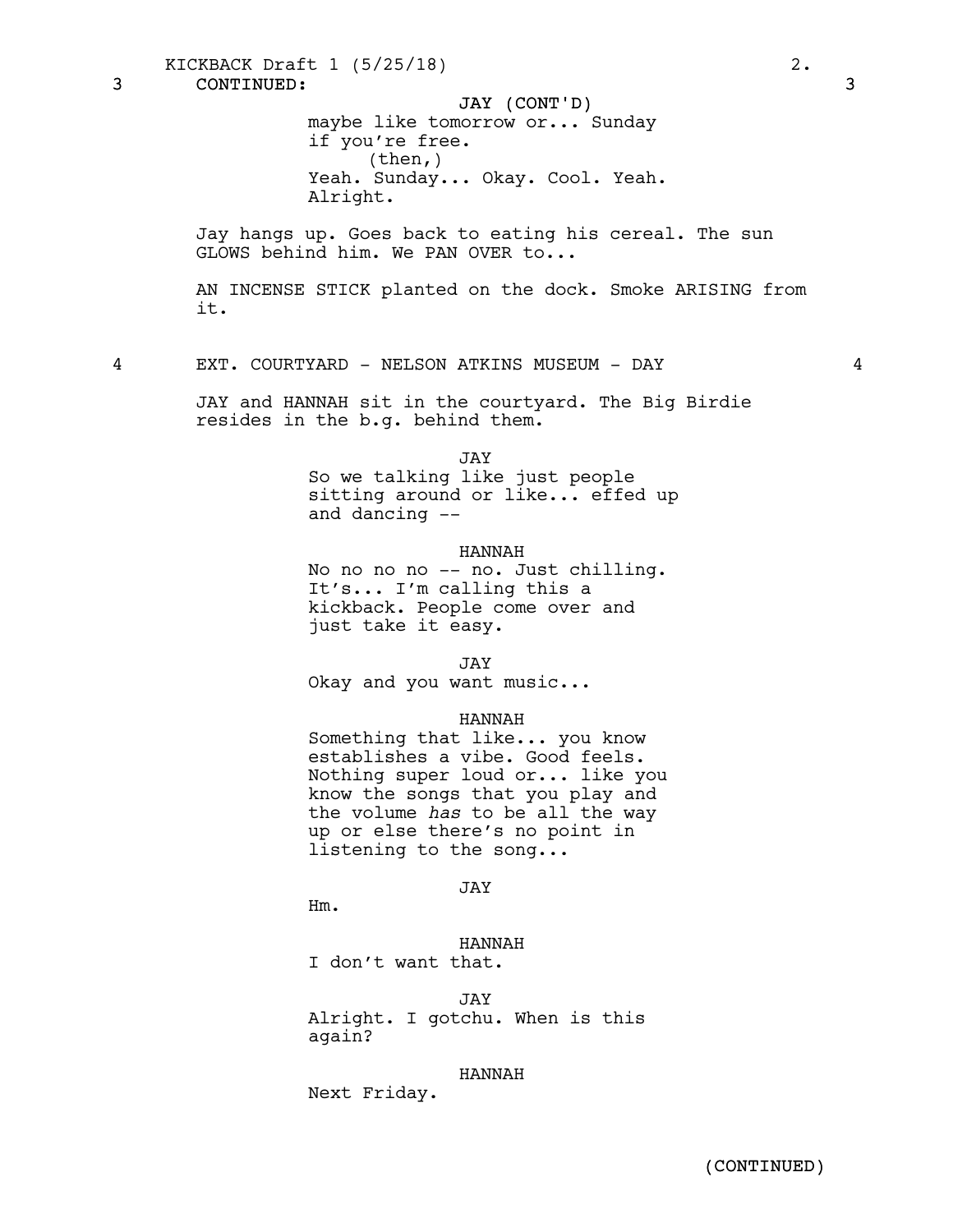KICKBACK Draft 1 (5/25/18) 3.

4 CONTINUED: 4

Jay pulls out his phone. Types it in.

JAY Friday. Okay. Alright, Hannah. I will get on that.

HANNAH And you're definitely invited so please come.

JAY Sure, yeah. See you then.

Jay gets up. Starts to leave...

#### HANNAH

Hey wait Jay...

JAY

(turns,)

Yeah.

### HANNAH

I ah... is there any way I can see the playlist before Friday... like, just to see what's on there?

JAY

Um yeah... is there like --<br>anything specific you want on there?

HANNAH

No-no, just... I just want to see it before my friends hear it.

And Jay is hit by that. He doesn't understand. But nevertheless --

JAY

Ah yeah <sup>I</sup> can... show you like... maybe like sometime next week before the party.

HANNAH Yeah. Awesome. I'll text you.

JAY Okay. See ya Hannah.

#### HANNAH

Bye.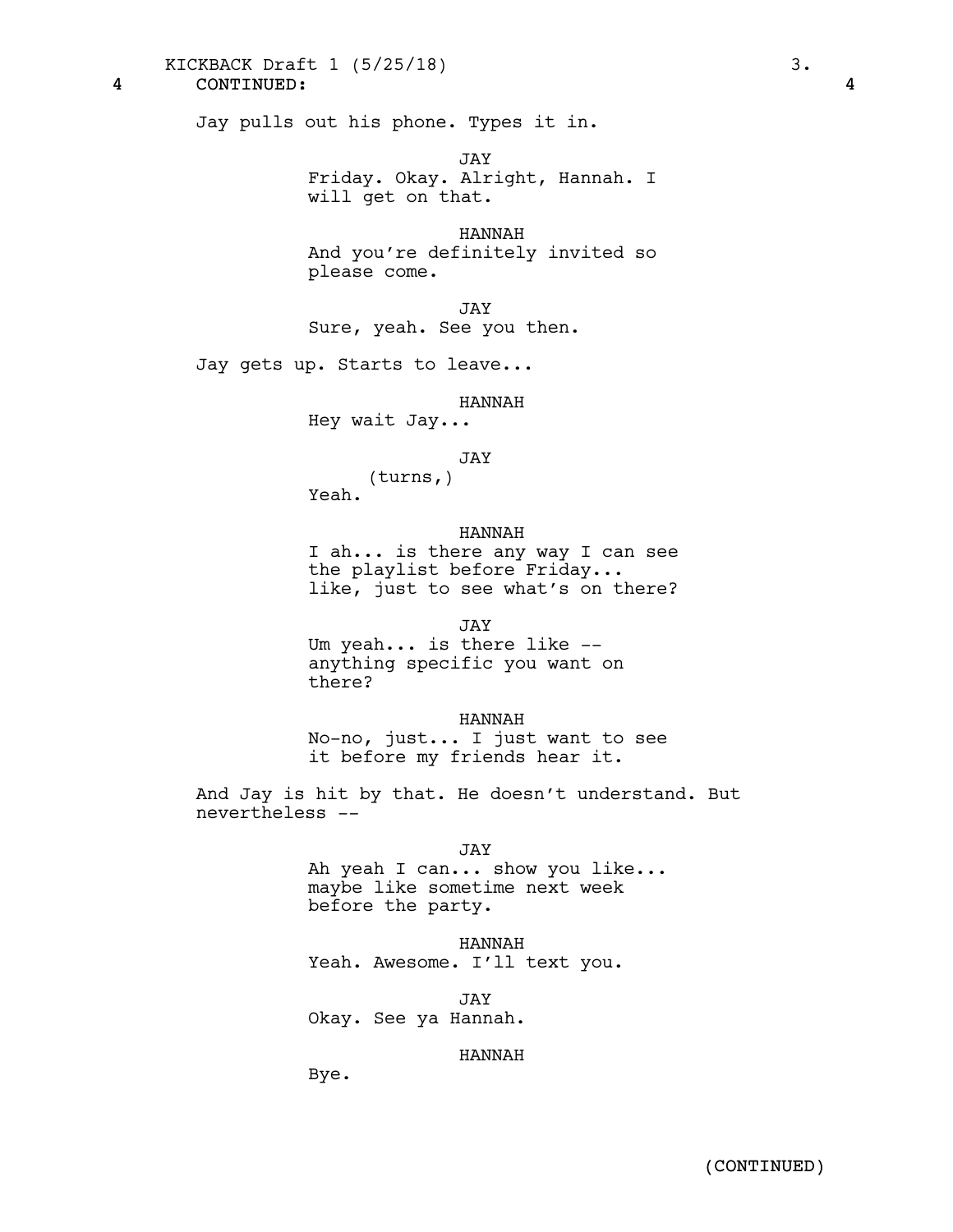| KICKBACK Draft $1$ (5/25/18) |  |  |  |
|------------------------------|--|--|--|
|------------------------------|--|--|--|

4 CONTINUED: (2) 4

Jay and Hannah part ways.

5 EXT. CREEK - DAY 5

JAY treks down a creek. Wandering. LOST.

He then comes upon a small pond. At the other end, he finds...

A GIRL. Mysterious. Unknown to HIM AND US. She's sitting on her knees. Fishing rod in her hands. She stares at Jay. He stares back. And as he WAVES to her...

6 INT. JAY'S BEDROOM - MORNING 6

Jay awakes from a vivid dream. Flickers his eyes.

7 INT. KITCHEN - JAY'S HOME - DAY 7

We're TRACKING SMOKE from an incense stick. It SLITHERS and CRAWLS into thin air as we PAN DOWN and find JAY in the b.g on his phone, texting.

8 EXT. FIELD – DAY 8

WIDE FRAMES. Tall, branchy trees. A quiet, open plane. A LIT INCENSE STICK in the ground. And we CUT TO:

PLAIN BLUE SKY. Fills frame. And suddenly...

A GLASS BOTTLE is tossed into the open air. It FLIPS and SPINS until --

SMASH! A baseball bat SWINGS into frame and fucking SHATTERS the bottle. CUT WIDE to find --

JAY and his friend MAC in an open field, smashing glass bottles. Mac sits on the ground, watching Jay go at it.

**MAC** 

And so then we skrted from her house, 'cause her dad was ready to like... throw hands... and went to Blaze's.

JAY You still talk to that guy?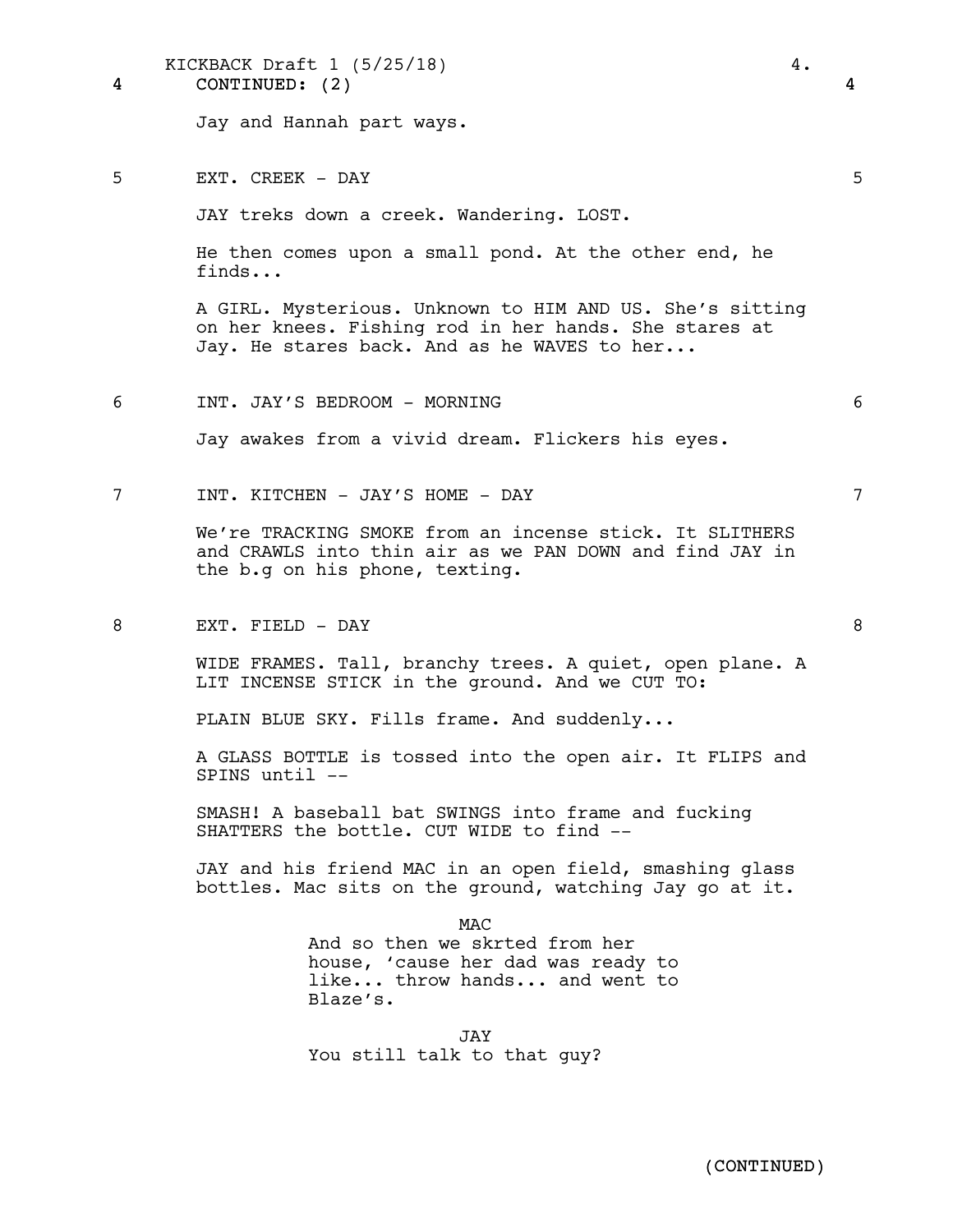8 CONTINUED: 8

**MAC** 

We just needed somewhere to go, man. I wasn't about to go back home looking like that. (a beat,) We got Mason all bandaged up... and then hid the rest of the pods in Mike's car.

Jay SMASHES another bottle.

JAY

His dad didn't say anything about it?

**MAC** I didn't ask. Honestly haven't talked to those guys ever since... not after that night.

JAY I don't get you sometimes, bro.

M<sub>AC</sub>

What?

JAY Doing all this dumb shit.

MAC

It's whatever.<br>(then,) I know it's not going to last.

Jay brings his bat to his side. Turns to Mac.

JAY What do you mean?

MAC

Doing all the dumb shit. Just going around... being stupid. It's like... you know...

JAY

We're not getting any younger. Yeah.

Jay and Mac hold a look at one another. They GET what one is trying to tell the other.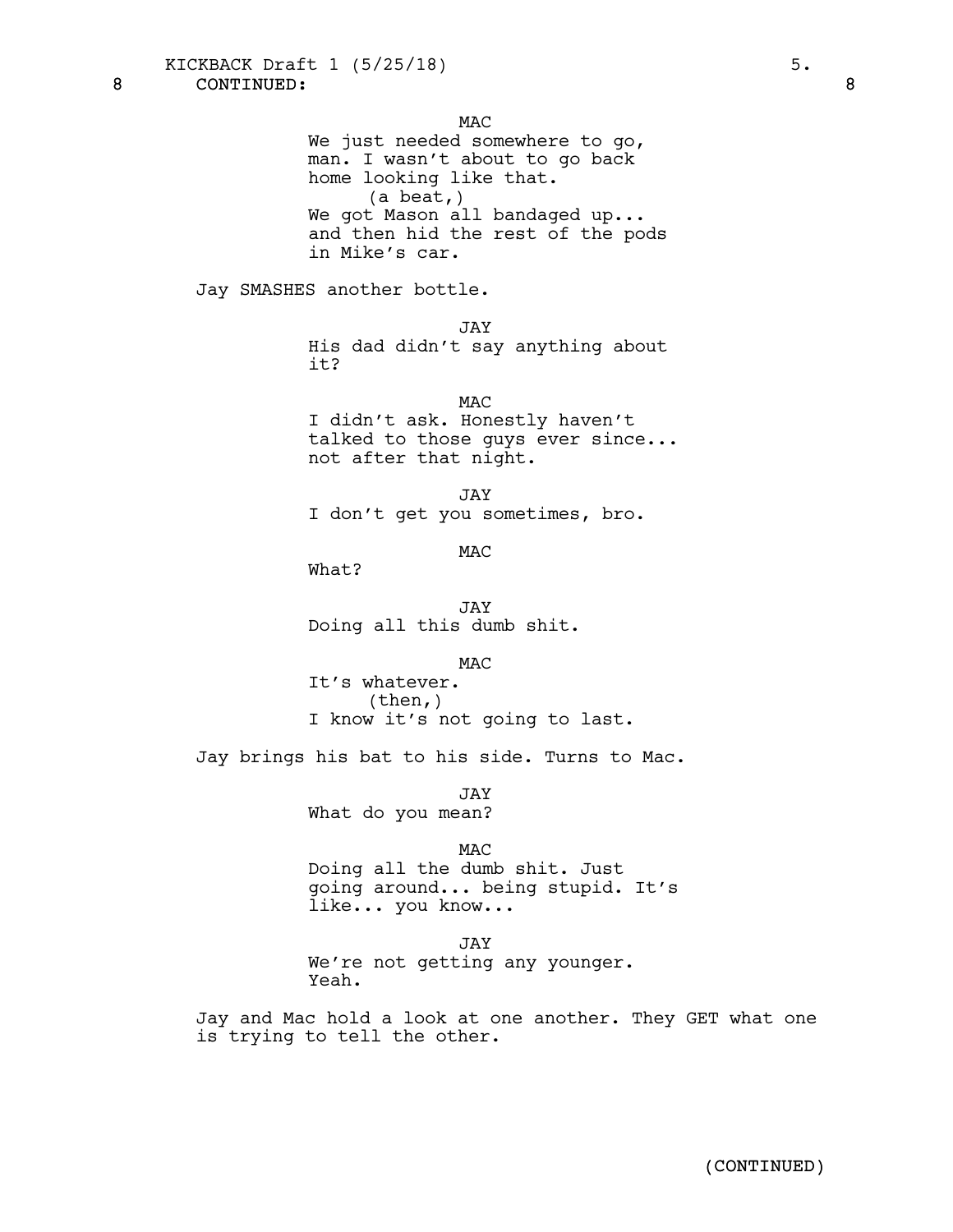KICKBACK Draft 1 (5/25/18) 6.

8 CONTINUED: (2) 8

**MAC** 

Don't get me wrong. College is going to be the shit but... med school is going to be a bitch.

JAY That's what you're going to do?

Mac shrugs.

**MAC** 

I got into the program. Feel like... at some point... you gotta grow up. Be real about what you wanna do in life...

JAY You sound like you're seventy.

MAC

We'll get there one day. You and me.

JAY Mhm. And you're some rich ass doctor with a hot wife.

**MAC** And you're some famous rapper with a big ass mansion?

Jay smiles. Looks away. WIDEN:

Jay SMASHES another glass bottle.

9 INT. JAY'S BEDROOM - DAY 9

Jay plays away on his piano. CLOSE SHOTS of him clacking the keys as he lets out a funky beat.

As Jay plays, we GLIMPSE the INCENSE STICK

And then we CUT TO:

Jay starts to mix his hymn with a beat. He then TURNS to his friend SEAN.

JAY

How's that?

SEAN That's magic right there man...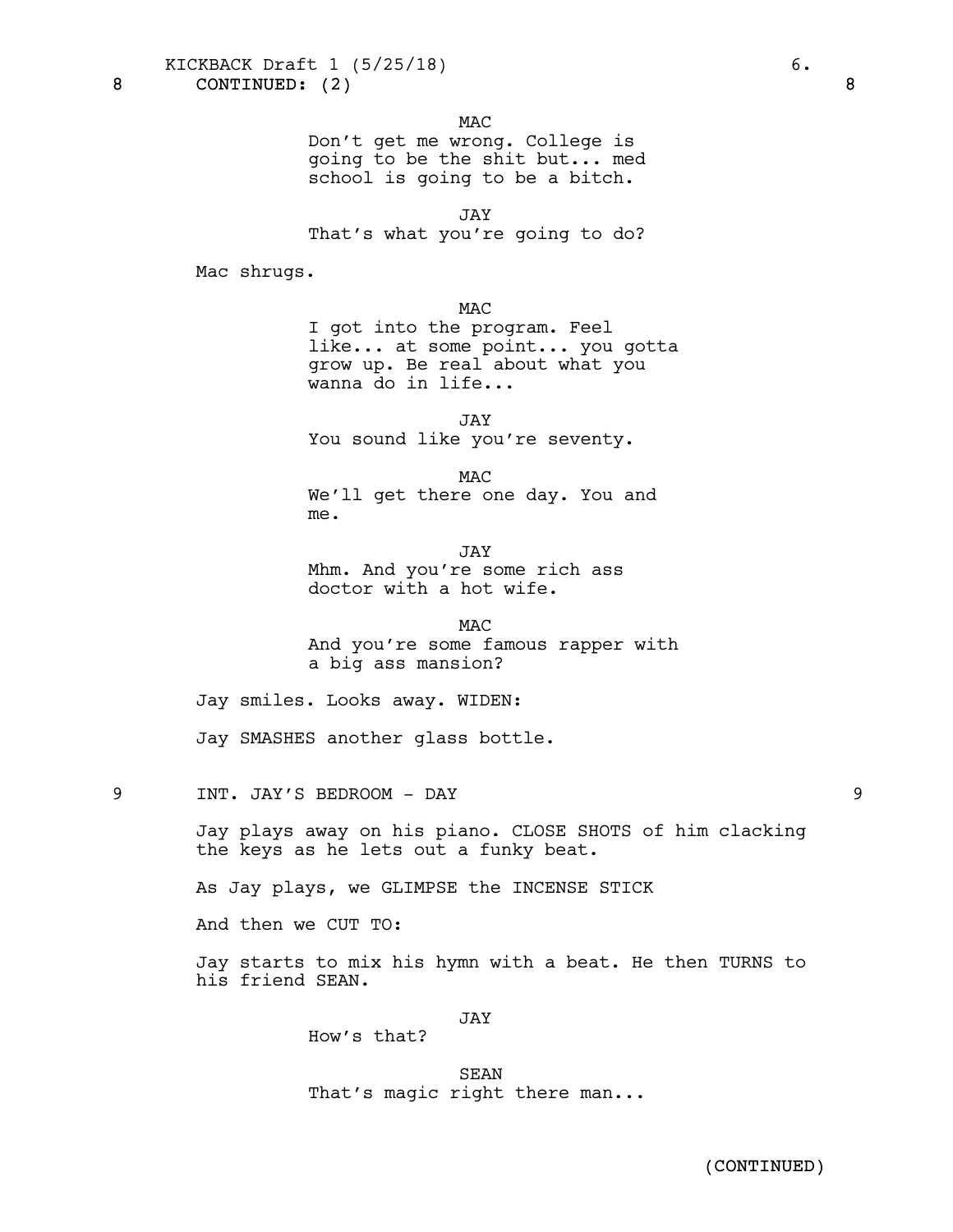# KICKBACK Draft 1 (5/25/18) 7.

9 CONTINUED: 9

Sean starts to clap loudly. Jay turns back to the keyboard, sinking into his thoughts.

> SEAN What's wrong with it, you don't like it?

JAY I don't know man... just needs some more heart... more kick.

# SEAN

 $Like?$ 

Jay stares at the keyboard

#### JAY

Like something laid-back. Maybe like Stevie Wonder... something like that with some more swagger.

SEAN

Bro you tryna go blind?

JAY

Nah... just that feeling he puts into his music. (a beat,) That calm... smooth voice.

#### SEAN

Yo you gonna... gonna like do this stuff in college? Be a musician?

JAY

Thinking about it. But like...<br>school of music and stuff -- I'm not -- I'm not trying to learn all twenty instruments. Like -- I don't care about... I don't care about flute or... or saxaphone...

SEAN

No-no yeah, but like... you think you're ready for all that?

JAY

Maybe.

# SEAN

Gonna be a band or choir teacher...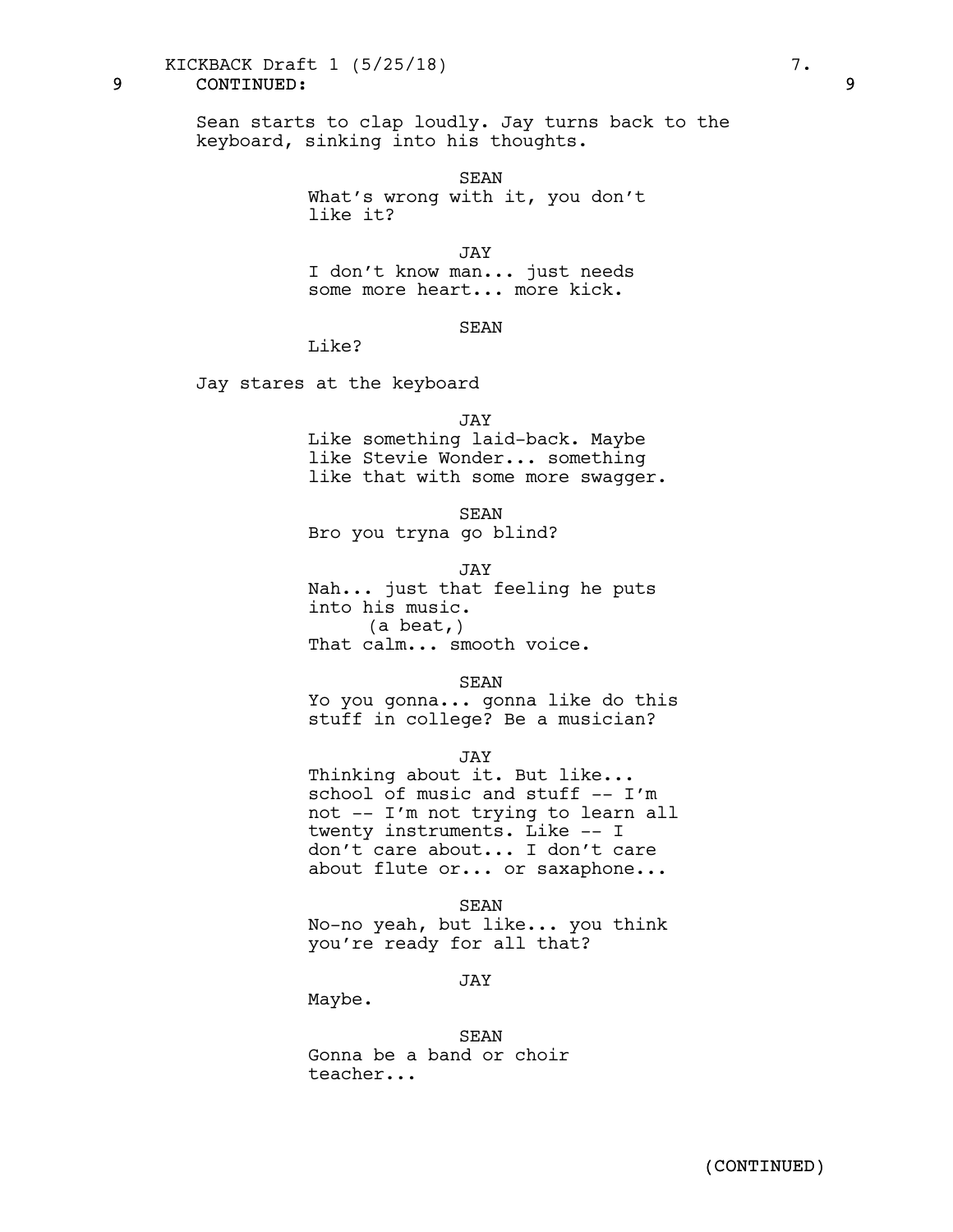KICKBACK Draft  $1 \left(5/25/18\right)$  8.

9 CONTINUED: (2) 9

Sean holds his arms out, like a concert conductor. JAY No. Definitely not that. SEAN Conducting at the front --

> SEAN (hymning "Air Force One") Pa-pa-pa-dah-pa-pam pam-pa-dah-dahdah-pam-pam-pam pum-pum --

Jay laughs.

# JAY

Nah man.

10 EXT. NEIGHBORHOOD STREETS - DAY 10

JAY runs zig-zaggedly down the street, trying to balance a helliball in the air. Off his look --

*INSERT CUT:*

*Jay's dream from earlier. Seeing the mysterious girl. She stares at him.*

Jay suddenly stops. Grabs the helliball. Continues to walk. We CLOSE ON him.

*INSERT CUT:*

*Jay holding the grad party sign book. Seeing all the names and memos signed on it.*

BACK ON JAY. He lets the helliball back up in the air, starts running along with it, balancing it.

As we watch Jay run down the street, we PAN BACKWARDS to...

A LIT INCENSE STICK.

10A EXT. SIDEWALK 10A 10A

JAY walks along a sidewalk.

(MORE) JAY Ah yeah... I don't really remember... I had... it was dumb, my teacher didn't really let us choose, but... I got Johann Wolfgang von something...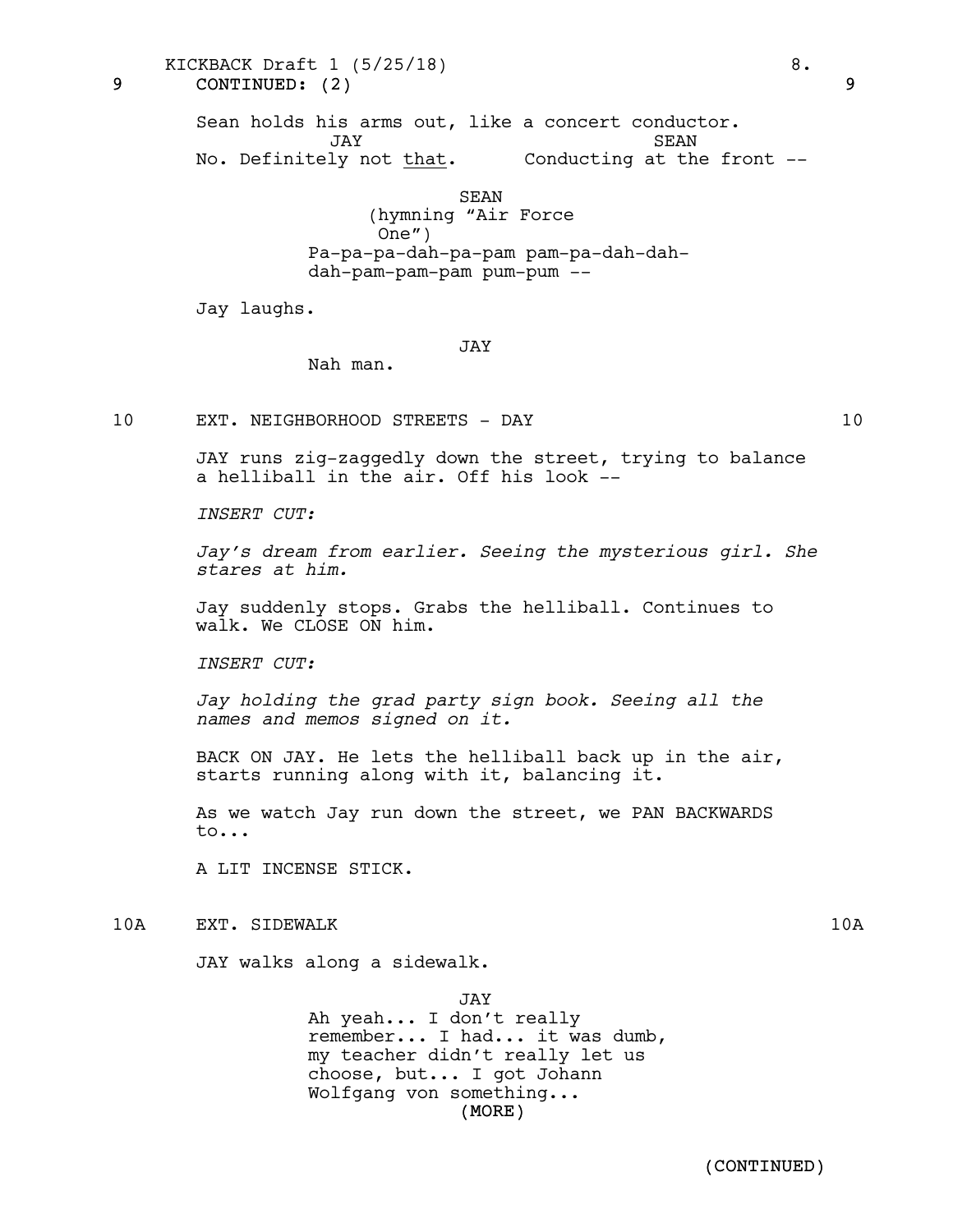10A CONTINUED: 10A JAY (CONT'D) KICKBACK Draft 1 (5/25/18) 9. No, I definitely had to Google him and do the project. (a beat; then,) Oh who my parents? Nah -- they got divorced earlier like last year or so. (a beat,) Yeah I basically have two of everything. Its -- you get used to it. 11 EXT. PARK - DAY 11 JAY and his friend SARAH are at a park, sitting in the grass. JAY So why are we here again? SARAH Jay. Laughter is the BEST medicine for anything. Jay furrows his eyebrows. SARAH What? JAY What are you like in a cult now? SARAH No. Seriously. Laughing's good for your mental health. JAY Weren't you the same girl saying weed was like two weeks ago? SARAH Mm. My mom caught me rolling a blunt last weekend. So I had to stop. JAY Not secretly getting high off of Matt's  $-$ SARAH No, no, and NO!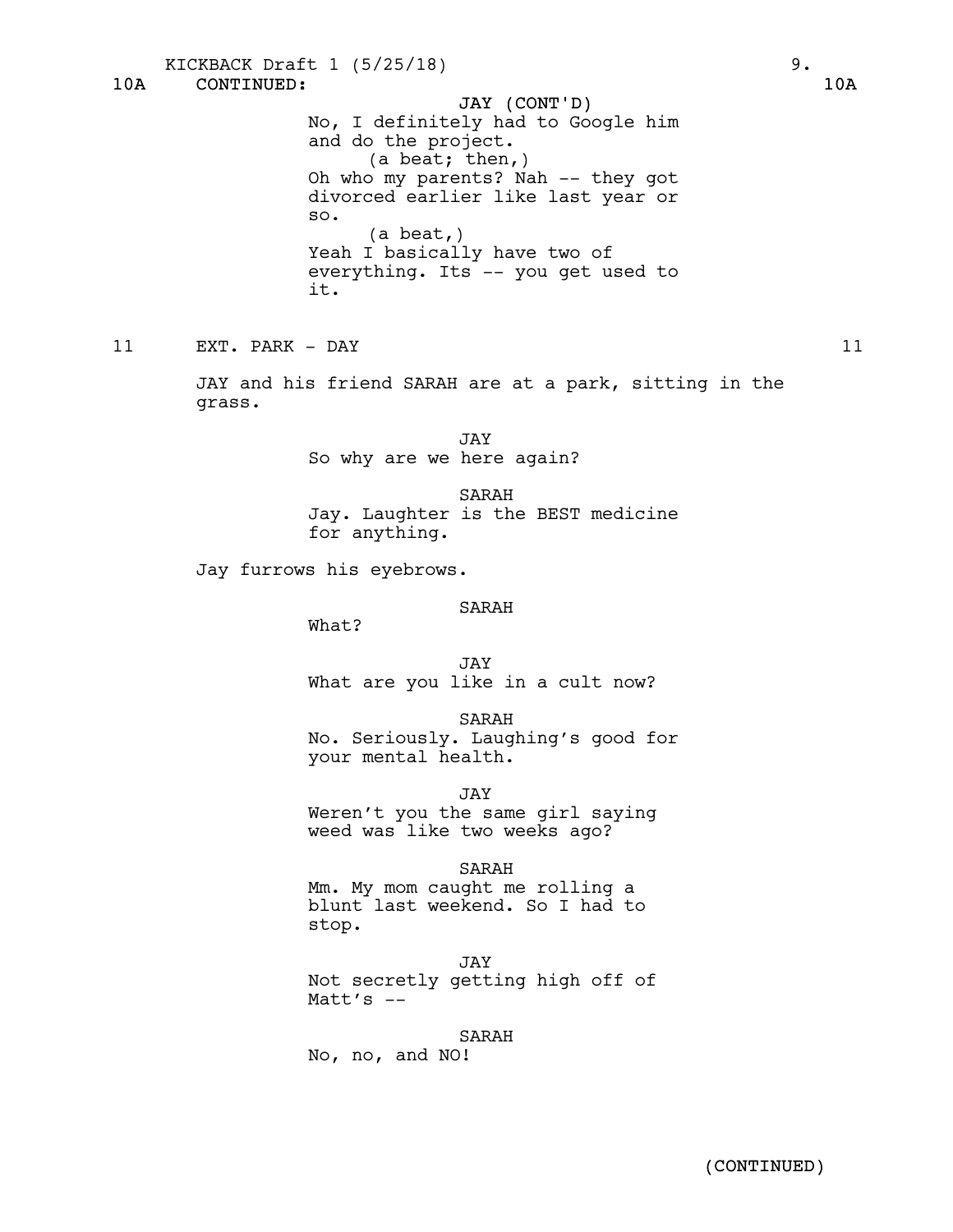KICKBACK Draft 1 (5/25/18) 10.

JAY

Dude. You're seriously overdoing this.

SARAH

Okay. I stayed up till two this morning researching this shit and guess what I found?

JAY

Don't wanna know.

Sarah shoots Jay a look.

SARAH Fine. Then just follow along.

JAY

Okay.

Sarah takes a minute. Then starts to LAUGH OUT LOUD.

SARAH HAHAHAHAHAHAHAHAHAHAHAHAHAHA!!!!!

Jay just watches her blankly. Sarah turns to him.

SARAH

What?

JAY That's just so... fake.

SARAH

You're fake Jay Nelson! You try doing it!

JAY I can't. I don't... even... need this.

#### SARAH

I do! BRO -- I'm already going to be STRESSED OUT to the fucking max in college. Class, work, rushing -- I am going to need SOMETHING to keep me from slaughtering a fucking pig.

JAY Yeah I could totally see you doing that.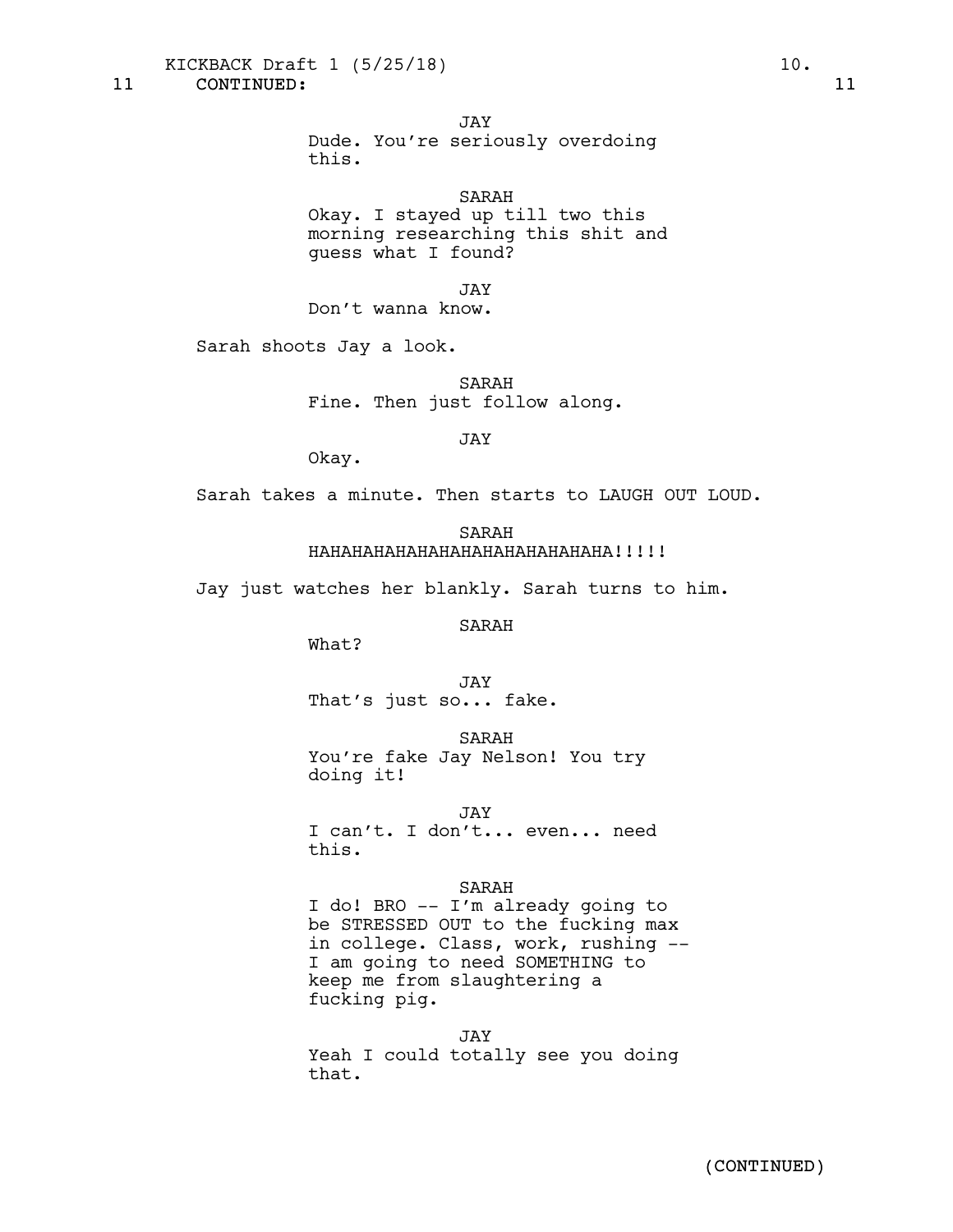KICKBACK Draft 1 (5/25/18) 11.

11 CONTINUED: (2) 11

SARAH Jay! This is supposed to be natural.

JAY So make it natural.

SARAH

I -- am trying.

JAY Or you're just trying to think about it too much.

SARAH

About what?

#### JAY

You know... (a beat, )  $C$ -o- $l$ - $l$ -e-q-e.

SARAH

Ugghhhhh!! Jay!! (then,) I swear the lady in the YouTube video did it better.

Sarah looks off. Stressed. Worried. But most importantly, she's just SCARED.

#### SARAH

I am too extra.

And Jay starts to crack up.

SARAH

What?

# JAY

Nothing.

Jay continues to laugh.

SARAH

I saw it online, it looked legit. I was fucking overjoyed after I saw it.

And Jay keeps laughing...

SARAH See it's working for you!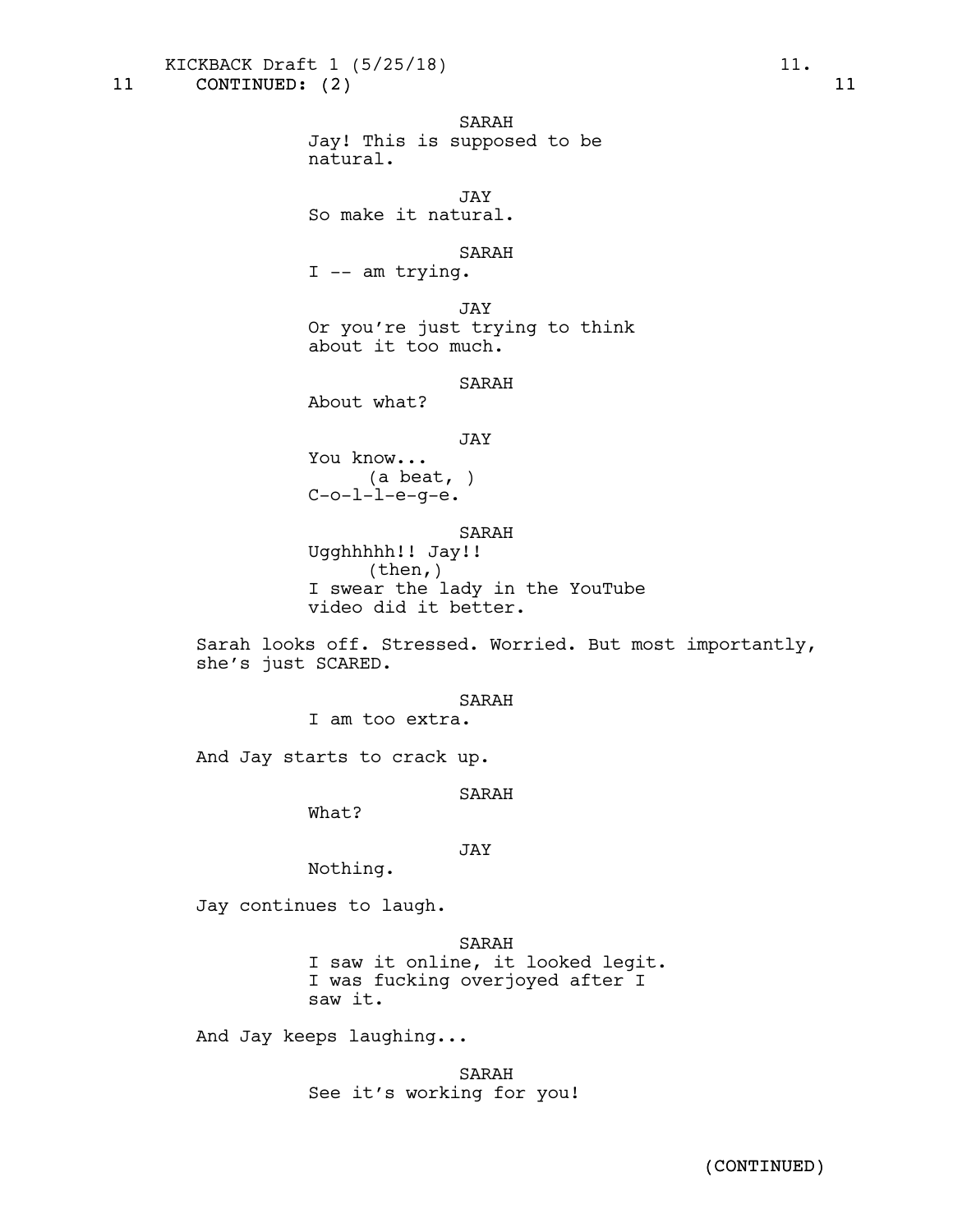KICKBACK Draft 1 (5/25/18) 12.

11 CONTINUED: (3) 11

12 EXT. NEIGHBORHOOD POOL - DAY 12

JAY sits at the edge of the pool. Legs dipped in water. Stringing away at a Yo-Yo. A LITTLE BOY approaches him.

> LITTLE BOY Excuse me sir -- do you have a dollar?

Jay looks at the kid -- *Who are you?*

JAY

What's up?

LITTLE BOY Do you have a dollar?

JAY Ah... yeah. Why?

LITTLE BOY The -- the ice cream truck is outside. Can you give a dollar please?

Jay shrugs. Nods.

JAY

Sure.

Jay fishes through his string back. Pulls out his wallet.<br>SLIPS a one dollar bill. He hands it to the Boy.

JAY

Here bud.

# LITTLE BOY

Thank you!

The Boy runs off. Jay watches him go. A BEAT. Then --

He slips off his shirt and JUMPS INTO THE WATER. We go in with  $h$ <sup>im  $-$ </sup>

UNDERWATER...

Jay swims around the pool, slithering across our frame. We get a couple more QUIET SHOTS of him swimming as we fade to: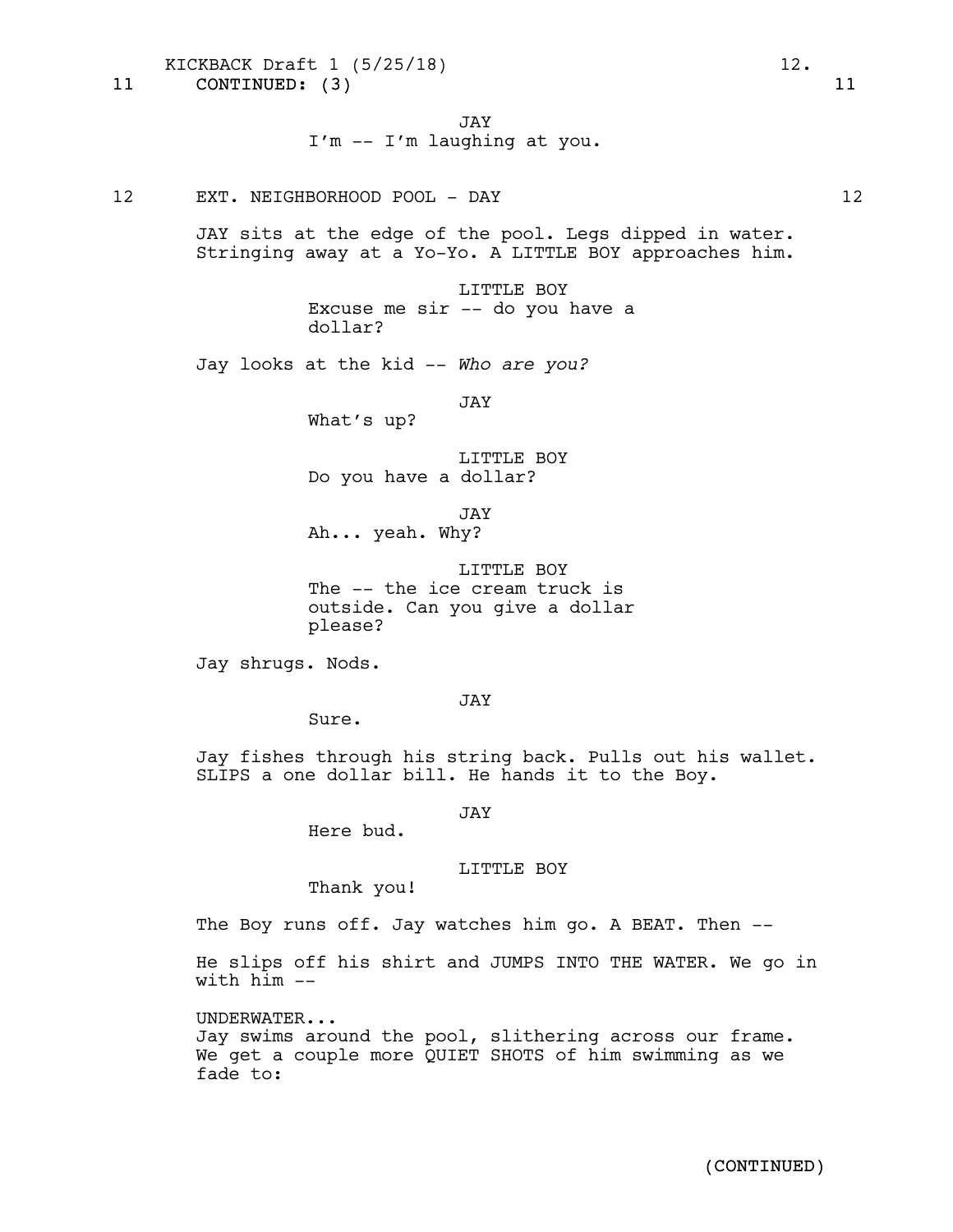12 CONTINUED: 12 KICKBACK Draft 1 (5/25/18) 13.

> JAY comes up from the water. He finds the LITTLE BOY, carefree, with an ice cream cone in his hand, eating it rashly.

INTERCUT with Jay and the Boy eating his ice cream. Off Jay's look... and then he SLIPS back into the water as we SLOWLY FADE TO:

13 INT. BASEMENT - NIGHT 13 13

Jay's friend ANNA is plucking JAY'S eyebrows.

ANNA So how long have you been working on this thing for her?

JAY

What the music?

# ANNA

Yeah.

JAY Not too long. Just like a couple days.

ANNA Mhm. Is she like paying you or..?

JAY Oh no. No, I'm just doing this.

ANNA What kind of party is this?

JAY She... calls it a kickback.

ANNA

Huh.

JAY It's... she's kinda sus about it. Like -- super insecure.

ANNA Who is this again?

JAY

Hannah Mills?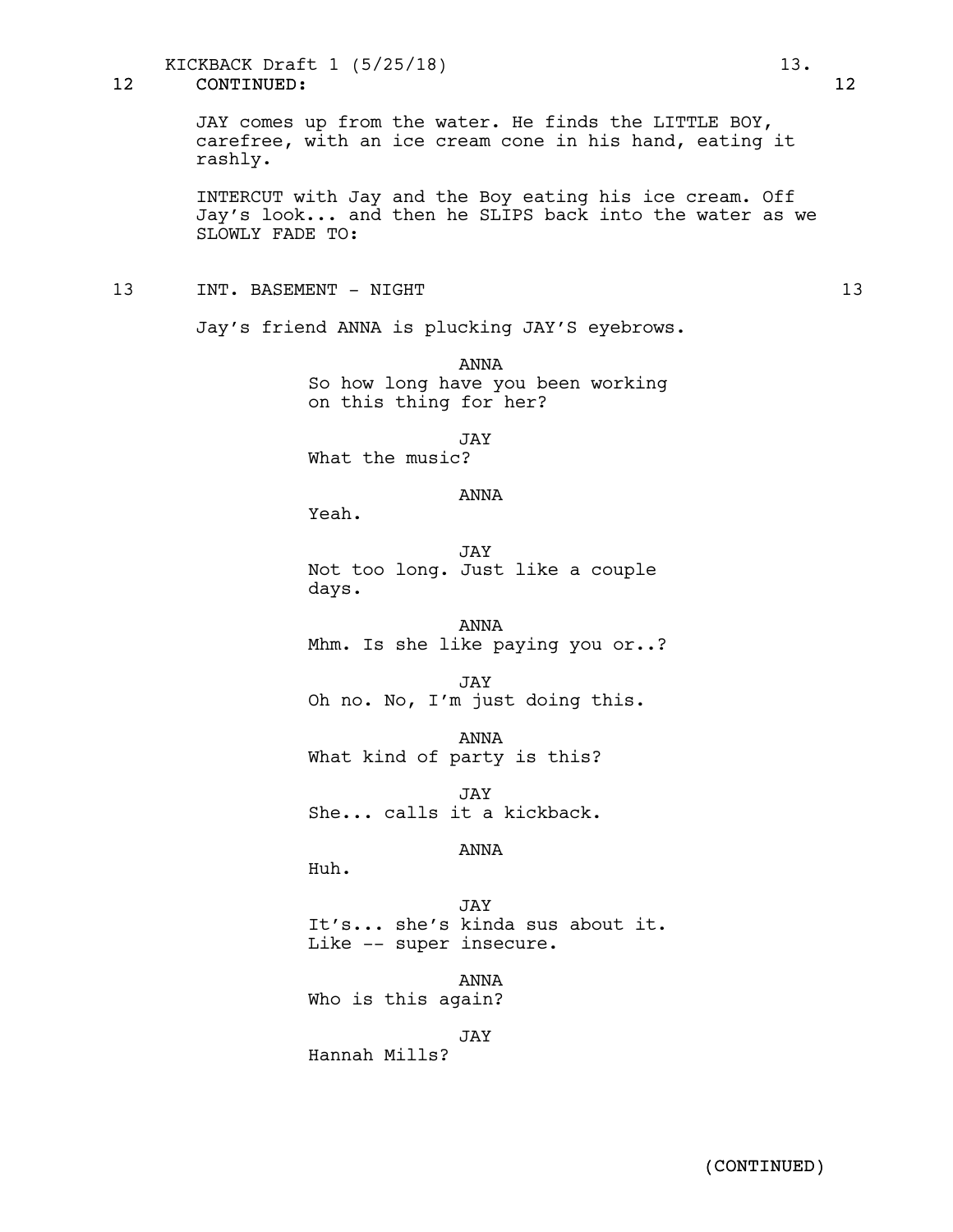KICKBACK Draft 1 (5/25/18) 14.

# ANNA

Oh okay. I was going to say I think I know who that is.

JAY

I like barely know her.

ANNA

Uh-huh. So are you like excited? About the music thing?

JAY

I mean... it's fine. Just struggling to figure out what to make of it.

#### ANNA

Are you trying to be inspired or..?

JAY

Kind of. I'm trying to... look for something to... latch onto. Some feeling, some memory. She said she wants a... like a vibe to it.

## ANNA

Yeah...

JAY

How was orientation?

#### ANNA

Um... Good. It was super awkward. My mom went and complained about the co-ed dorms... and then everywhere I wanted to go visit she had to make all her dumbass comments.

JAY

Sounds like fun.

#### ANNA

(MORE) I am just so ready, Jay. So ready to leave and just... yeah. Leave. (then,) I feel like eighteen's just the age where it all just magically kicks in you know? (a beat,)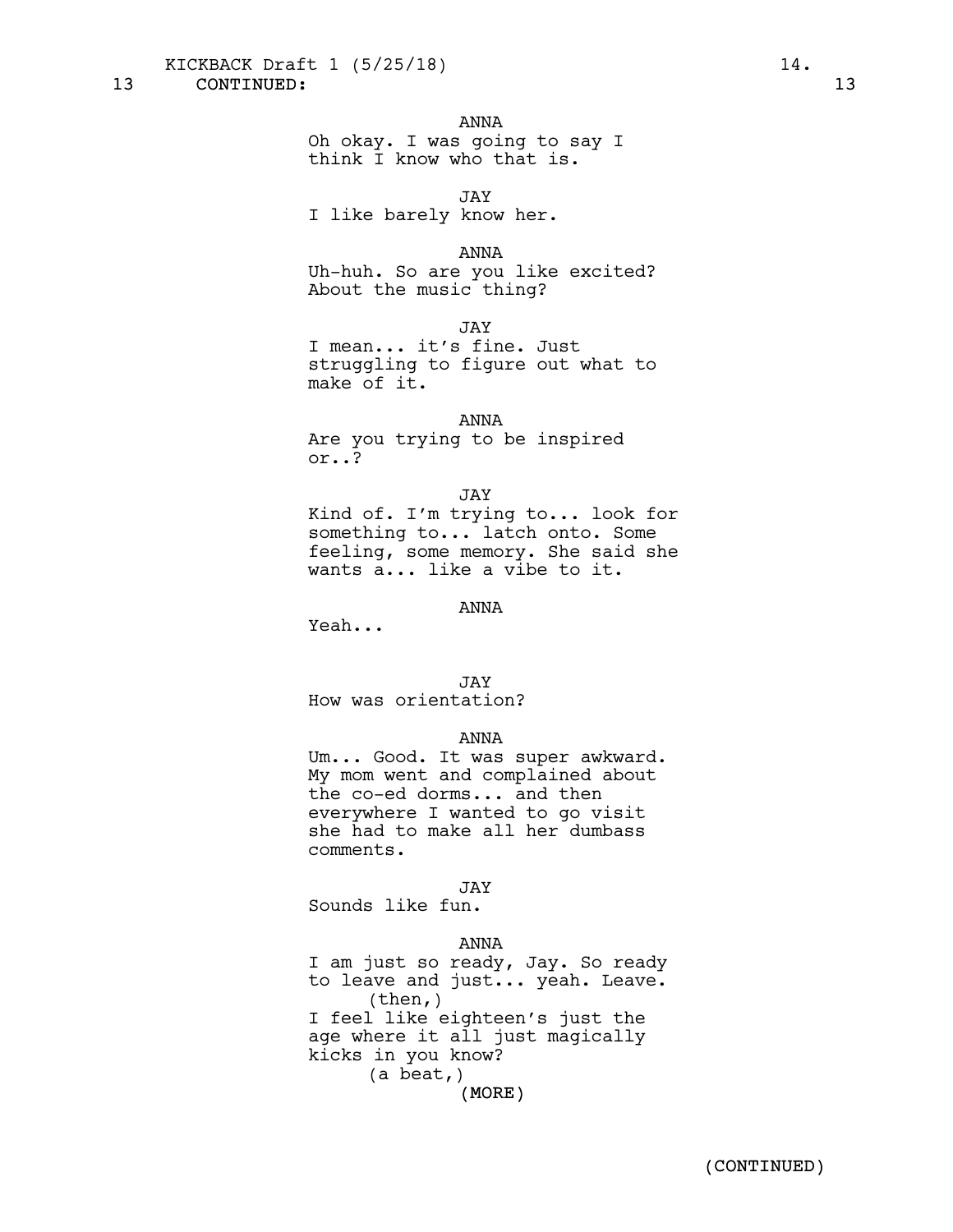KICKBACK Draft 1 (5/25/18) 15.

13 CONTINUED: (2) 13

# ANNA (CONT'D)

You don't wanna be around your parents... don't wanna do stuff... like you want to do *your* stuff, but not --

JAY Not anyone else's, yeah.

ANNA

And just... to be independent, you know? Setting your own priorities, being responsible.

JAY

You're going to be hella more responsible than me, trust me.

And we CUT TO a LIT INCENSE STICK.

ANNA I already know that. Thanks, though.

```
FADE TO:
```
14 EXT. BACKYARD – NIGHT 14

A FIRE PIT is lit. JAY and ANNA sit in front of it.

ANNA

So it's going to happen, right? This music thing? Like... you applied to Baker and everything?

JAY

Nope. Fort Hays.

ANNA

Oh really. You changed your mind?

JAY

Yeah. And I mean -- my parents were honestly fine with either...<br>I... just wasn't really for Baker anymore.

ANNA But you're definitely not going to Lawrence?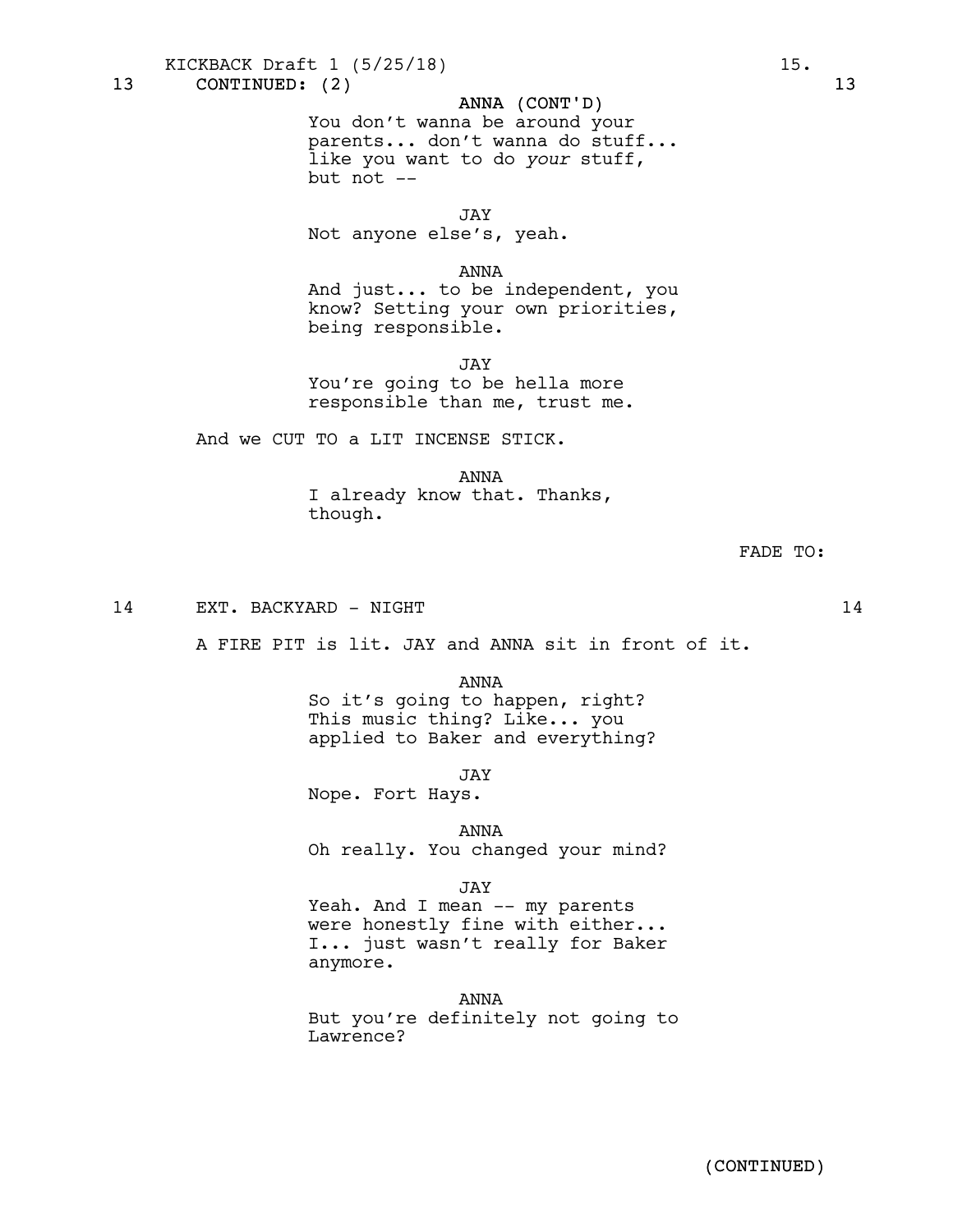KICKBACK Draft 1 (5/25/18) 16.

14 CONTINUED: 14

JAY No. No... (then,) I'm... fine with not going to -- High school two point-o.

Anna laughs at that.

ANNA

So true.

JAY

It's just like... a whole bunch of the same people... partying and you know.

ANNA

You want new things.

Jay nods. Then takes a beat. Thinks about that. Clearly Anna just read his mind.

JAY

So... I had this dream. (then,) And I was... just wandering through some creek. I'd never seen it before. But I liked the atmosphere. And then all of a sudden I come up to this pond. And across, I see some girl. Never seen her before. And she just...<br>looks at me. And I look at her.

ANNA

And you're sure you don't know her?

#### JAY

No. And for a second... I was kinda alarmed. Like -- some random girl in my dream I didn't know. In a place where I had never been.<br>But then...<br>(a beat,) I realized... that's going to be us here soon. All the people we

hang out with. All the things we do. Our lifestyle...

(MORE) ANNA It's all gonna be different. (a beat,)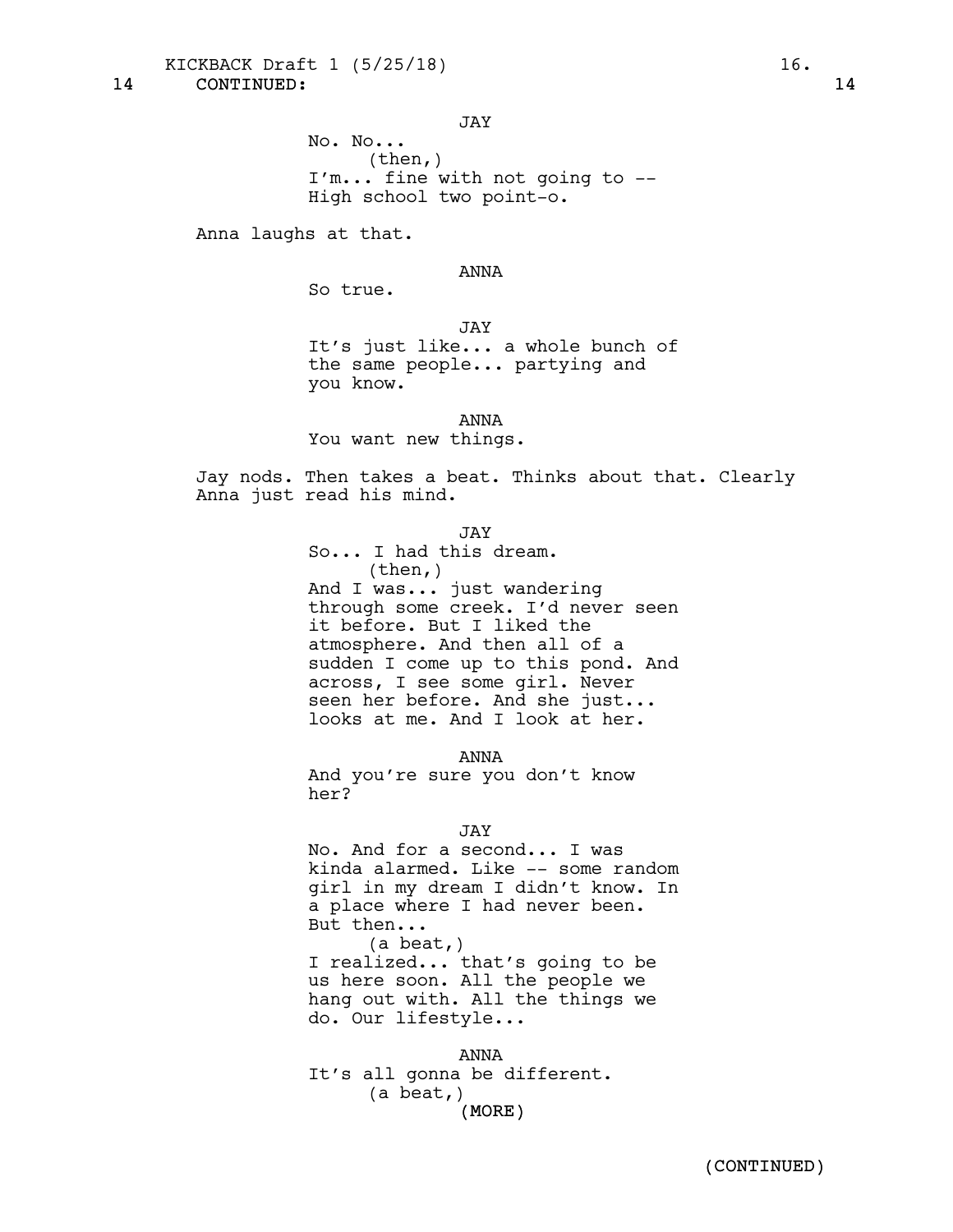KICKBACK Draft 1 (5/25/18) 17.

# ANNA (CONT'D)

Yeah, and honestly, I'm super down for that. Like -- I've heard it's the best time of your life, but I'm ready for just -- the newness. And the change, you know?

### JAY

Yeah?

#### ANNA

Yeah, aren't you?

# JAY

I'm... I don't know. It's... just... life only goes by quicker, you know? And... this... part of our lives is... (a beat,) It's like you're at the end of the book sooner than you thought, right?

# ANNA

Yeah.

#### JAY

But that girl... I looked at her and for like a second... And... just had this feeling. Like --<br>it... was the future. Just a whole bunch of new territory.

#### ANNA

So like what did you think of when you saw her?

#### JAY

Just... the possibility. Of... the future. Of... Where any of us can end up. It's just... it's all unknown. You know? This next year... it's going to be jumping into the water. And you don't know if it's going to be hot or cold.

ANNA I think it's going to be hot. Definitely hot.

(MORE) JAY It could be either. (a beat,)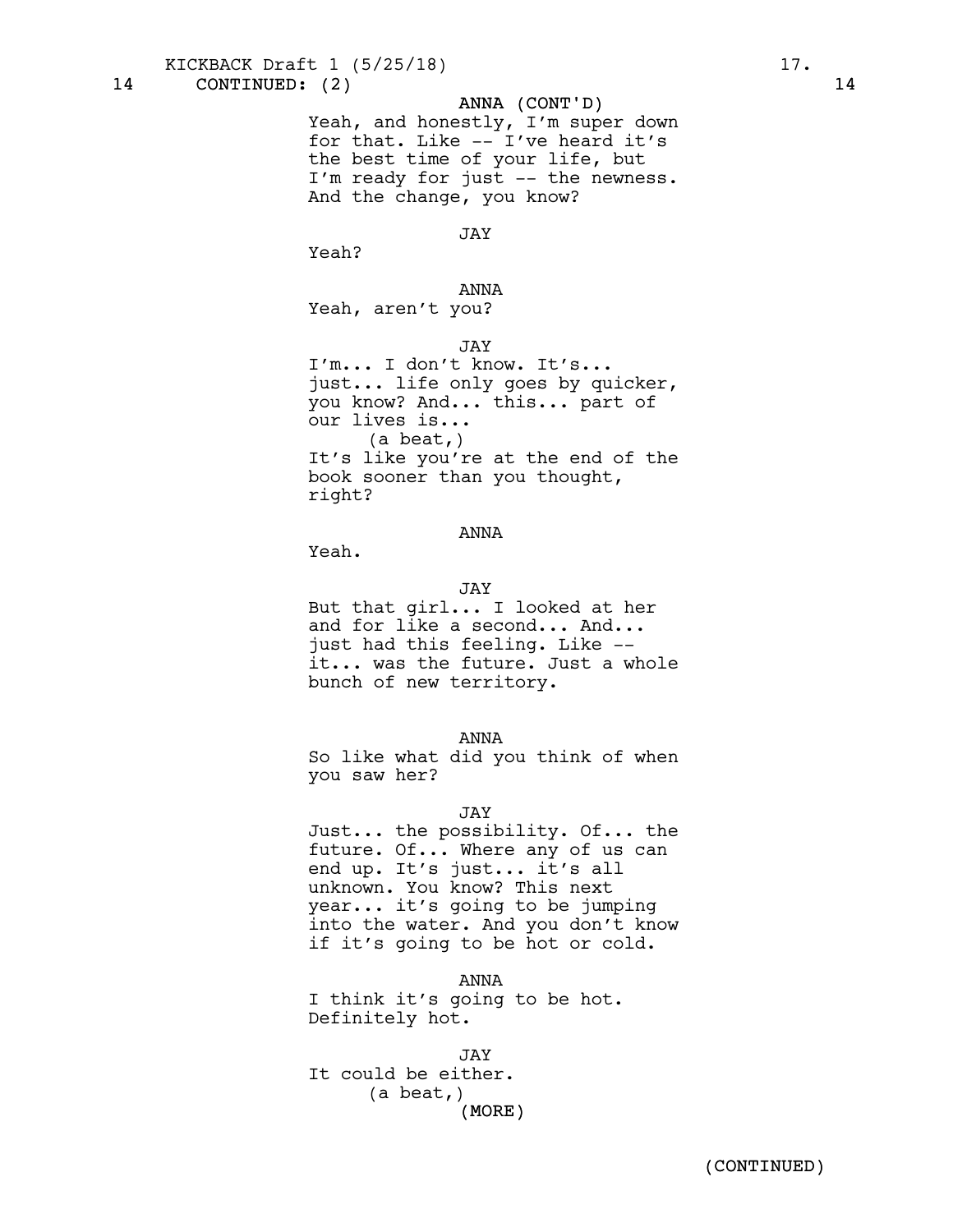KICKBACK Draft  $1 \t(5/25/18)$  18.

14 CONTINUED: (3) 14

JAY (CONT'D) I might come back next year and be some drug dealer... or a -- a hairstylist.

ANNA And I might go vegan.

Jay and Anna laugh at that.

ANNA

What? I might -- you never know.

CUT TO:

15 INT. JAY'S BEDROOM - DAY 15

Jay plays his piano. Soothing music vents from the keys as he moves his fingers swiftly across the board.

And then he stops. He seems troubled. A little frustrated. He just can't seem to get it right.

A LONG BEAT. Jay thinks. And thinks... and keeps THINKING...

INSERT CUT:

*The moment of Jay looking across the pool to the little boy eating ice cream.*

And back on Jay. He moves his fingers back to the board. An idea... <sup>a</sup> feeling ignites in him. It's like he just got a shit load of INSPIRATION.

Jay begins to play again.

INSERT CUT:

*Jay jumps INTO the pool. He swims around. Lost in his thoughts.*

And we continue to stay on Jay playing music while INTERCUTTING him in the water... discovering something... FINDING something to play to.

# 16 EXT. BACKYARD GRASS LAWN - DAY 16

CLOSE ON: An INCENSE STICK planted nearby. In the b.g. we can see...

JAY and HANNAH are planting flowers.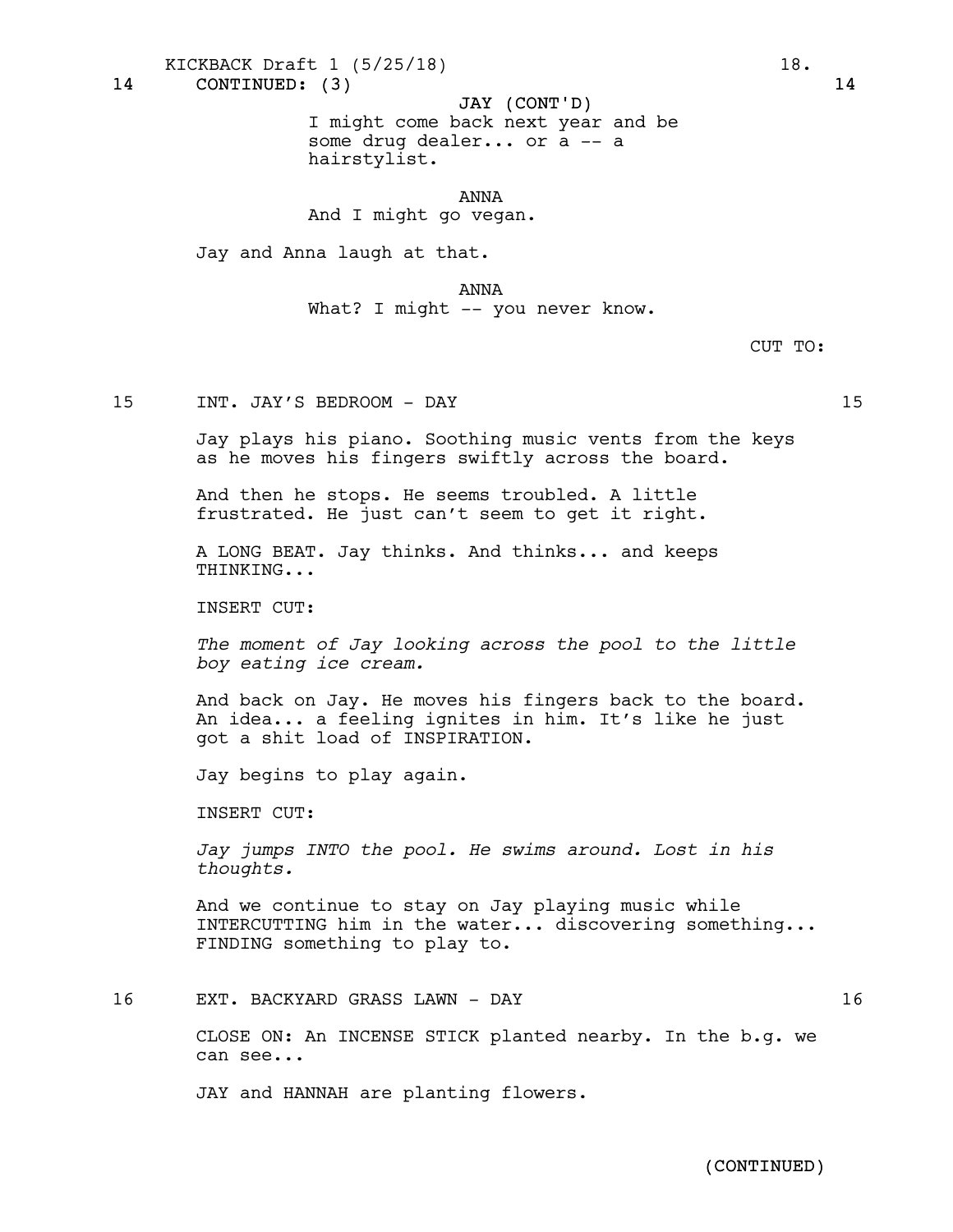KICKBACK Draft 1 (5/25/18) 19.

16 CONTINUED: 16

### HANNAH

Can you pass me more of that soil?

Jay shoves a spade into the potting soil bag. Takes a scoop and passes it to Hannah.

#### HANNAH

So.... Did you ever get that playlist made?

JAY

Mhm... Still working. I should have it done by Friday.

### HANNAH

What's the hold up? Don't overdo it with Post-Malone on there. This isn't like... a banger.

JAY

Post-Malone? What..?

HANNAH

I don't want it all rap.

JAY Wait so you want like... like actual songs...

HANNAH

Mhm. Maybe put in some throwbacks in there.

Jay double checks Hannah. He's confused.

HANNAH So yes actual music. Like -- good ass chill music.

Jay runs his finger through the RED FLOWERS. Seemingly confused.

> HANNAH What? You seem like super dazed.

(MORE) JAY Oh nothing just... (a beat,) I've kinda... been on the keyboard the last couple days... trying out some new tunes. (then,)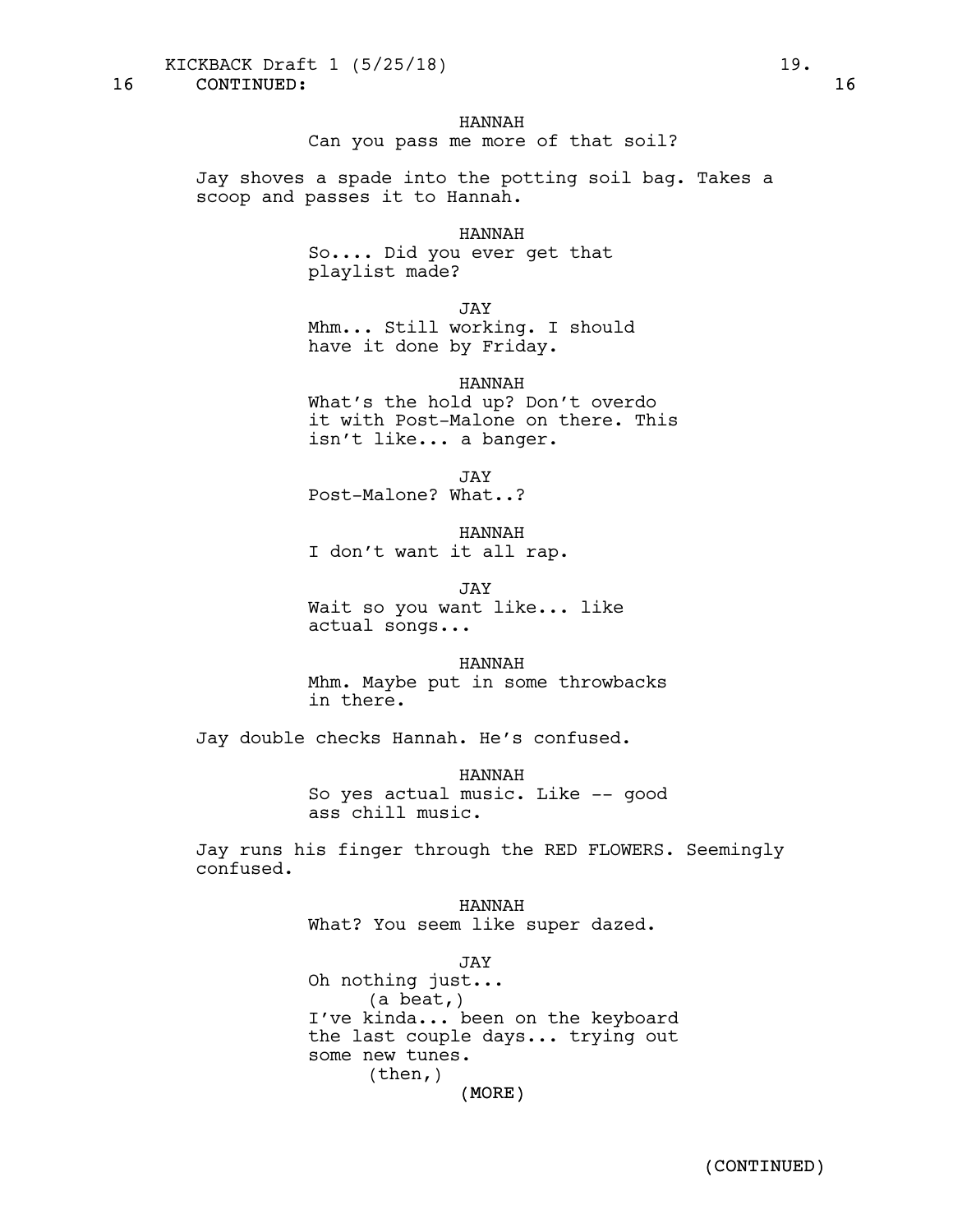KICKBACK Draft 1 (5/25/18) 20.

16 CONTINUED: (2) 16

# JAY (CONT'D)

For your... what are you calling this, a kickback?

HANNAH

Yeah. Just... people sit around and talk and shit.  $(then, )$ Wait, tunes? Like -- you've been trying to *make* music for this?

JAY

Yeah.

HANNAH For my party?

JAY

Yeah.

Hannah laughs. Jay doesn't get it.

JAY

What?

HANNAH Dude... I just wanted regular music. Like chill music.

JAY

Okay... like...

### HANNAH

Like Frank Ocean? Or Kid Cudi? Or Lil Wayne? Fuck -- you could even put Weeknd on there and it would be  $--$ 

JAY

Hold up. So you know what you want on there... what am I supposed to do?

#### HANNAH

Well you're the... the music kid. Everyone said you have good taste so I figured you'd have aux.

JAY

And you said you'll pay me? For this?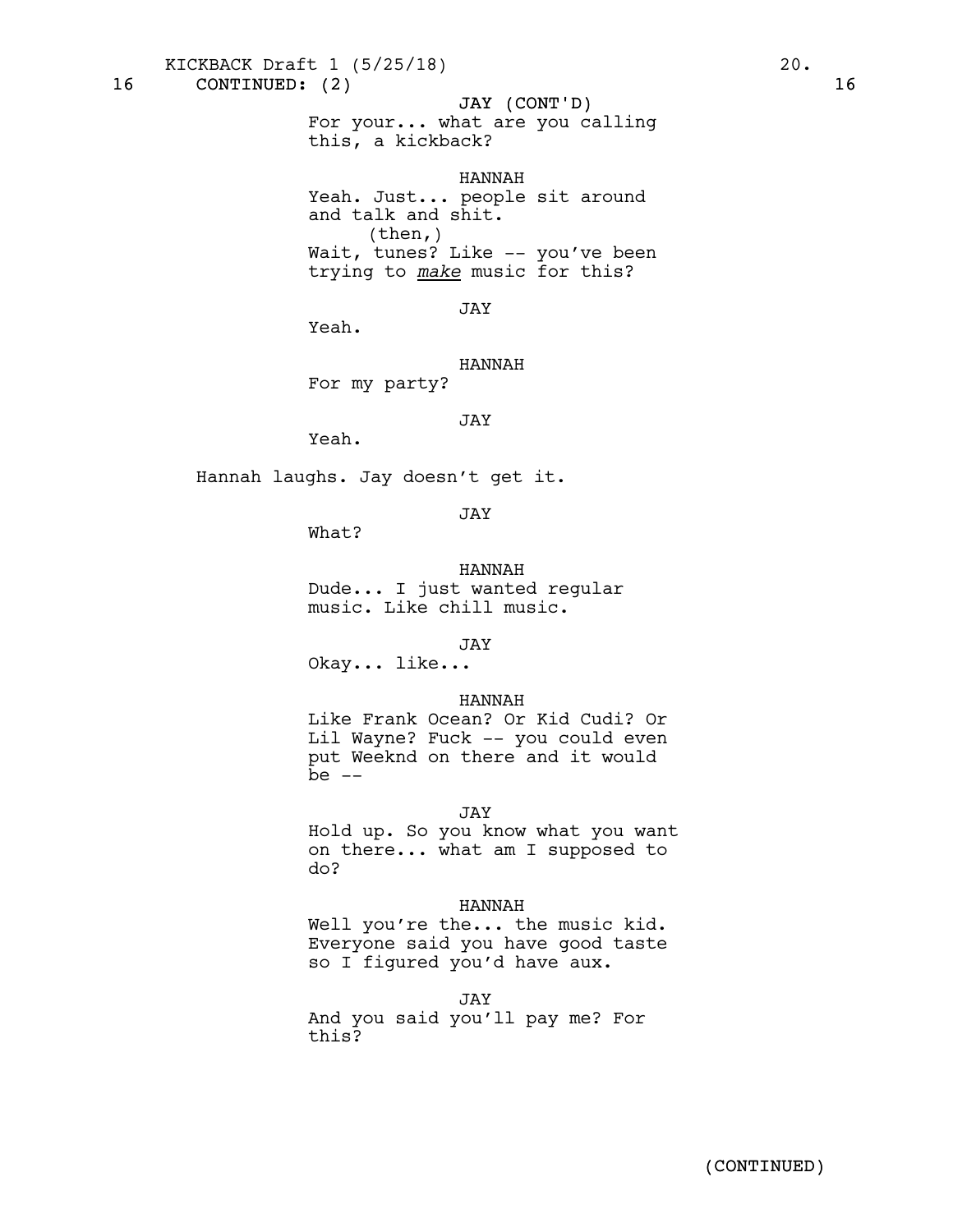KICKBACK Draft 1 (5/25/18) 21.

16 CONTINUED: (3) 16

# HANNAH

Well we've never like... like we've never talked. So obviously I didn't think you'd do it for free. And  $--$ 

JAY So you want me to sit there and be the DJ at your thing?

HANNAH I mean -- my friends --

JAY Because your friends told you to?

Hannah looks off. Defeated.

#### HANNAH

Pretty much.

JAY You even wanna have this party?

A beat. Hannah thinks on that one. Unsure of herself.

HANNAH Is it bad if I said not really?

Jay smirks. He could totally tell.

HANNAH

What?

# JAY

Nothing.

#### HANNAH

It was Molly. She was like "Oh yeah, you're basement is hella big, throw a party" and I'm not like the all out... you know...<br>and if I said no then everyone would be like -- so judgy about it.

JAY Why do you care so much about what your friends think?

(MORE) HANNAH I don't know... probably because I try so hard to fit in. That was...